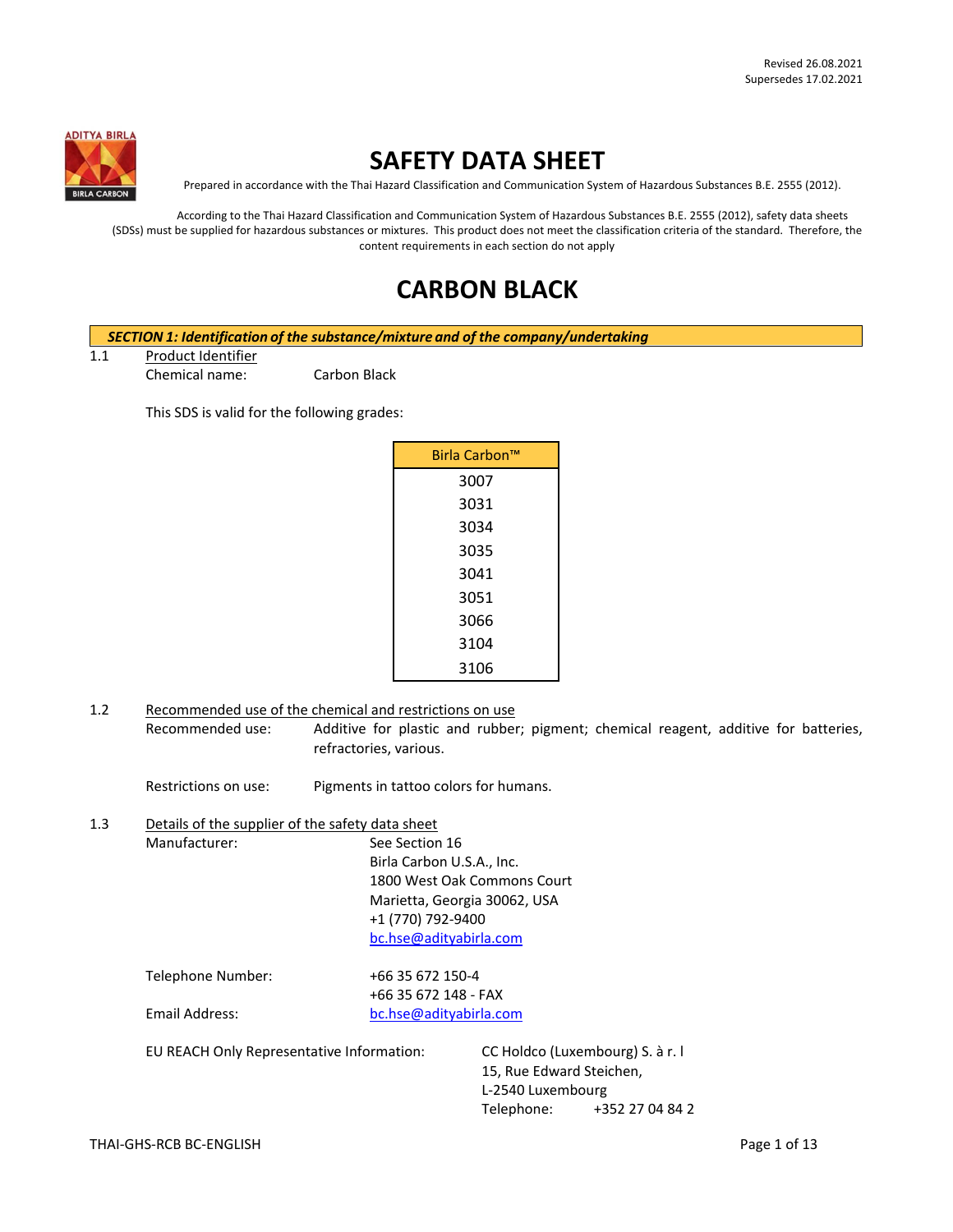## Emergency Telephone Numbers:

| <b>Global Incident Response Hotline</b> |                  |                    |                   |                     |                 |
|-----------------------------------------|------------------|--------------------|-------------------|---------------------|-----------------|
| Argentina                               | +54 11 5219 8871 | China/Asia Pacific | +86 4001 2035 72  | Americas            | +1 760 476 3961 |
| Australia                               | +61 280 363 166  | Korea              | +82 070 4732 5813 | Asia Pacific        | +1 760 476 3960 |
| Brazil                                  | +55 11 4349 1907 | Mexico             | +52 55 41696225   | Europe              | +1 760 476 3962 |
| Chile                                   | +56 44 8905208   | Peru               | +51 1 708 5593    | Middle East/Africa  | +1 760 476 3959 |
| Colombia                                | +57 1 344 1317   | Thailand           | +66 2105 6177     | Non-Region Specific | +1 760 476 3971 |
| China                                   | +86 4001 2001 74 | United Kingdom     | +0 800 680 0425   | US & Canada         | +1 866 519 4752 |

#### *SECTION 2: Hazard(s) Identification*

## 2.1 Classification of the substance or mixture Thailand: Thai Hazard Classification and Communication System of Hazardous Substances B.E. 2555 (2012).

|  | Label elements |
|--|----------------|
|--|----------------|

| Pictogram:               | None |
|--------------------------|------|
| Signal Word:             | None |
| Hazard Statement:        | None |
| Precautionary Statement: | None |

## 2.3 Other hazards

This substance is classified as hazardous as a combustible dust by the United States 2012 OSHA Hazard Communication Standard (29 CFR 1910.1200) and the Canadian Hazardous Products Regulation (HPR) 2015. The signal word, hazard statement and precautionary statements in the United States and Canada are: WARNING May form combustible dust concentrations in air. Keep away from all ignition sources including heat, sparks and flame. Prevent dust accumulations to minimize explosion hazard. Do not expose to temperatures above 300°C. Hazardous products of combustion can include carbon monoxide, carbon dioxide, oxides of sulfur, and organic products.

| Eye:        | May cause reversible mechanical irritation.                                                                                                                                     |
|-------------|---------------------------------------------------------------------------------------------------------------------------------------------------------------------------------|
| Skin:       | May cause mechanical irritation, soiling, and drying of skin. No cases of sensitization in humans<br>have been reported.                                                        |
| Inhalation: | Dust may be irritating to the respiratory tract. Provide local exhaust ventilation. See Section 8.                                                                              |
| Ingestion:  | Adverse health effects are not expected.                                                                                                                                        |
|             | Carcinogenicity: Carbon black is listed by the International Agency for Research on Cancer (IARC) as a Group 2B<br>substance (possibly carcinogenic to humans). See Section 11. |

| SECTION 3: Composition/information on ingredients |
|---------------------------------------------------|
|---------------------------------------------------|

## 3.1 Substance

- 3.1.1 Carbon Black (amorphous) 100%
- 3.1.2 CAS Number: 1333-86-4
- 3.1.3 Synonyms: carbon black, furnace black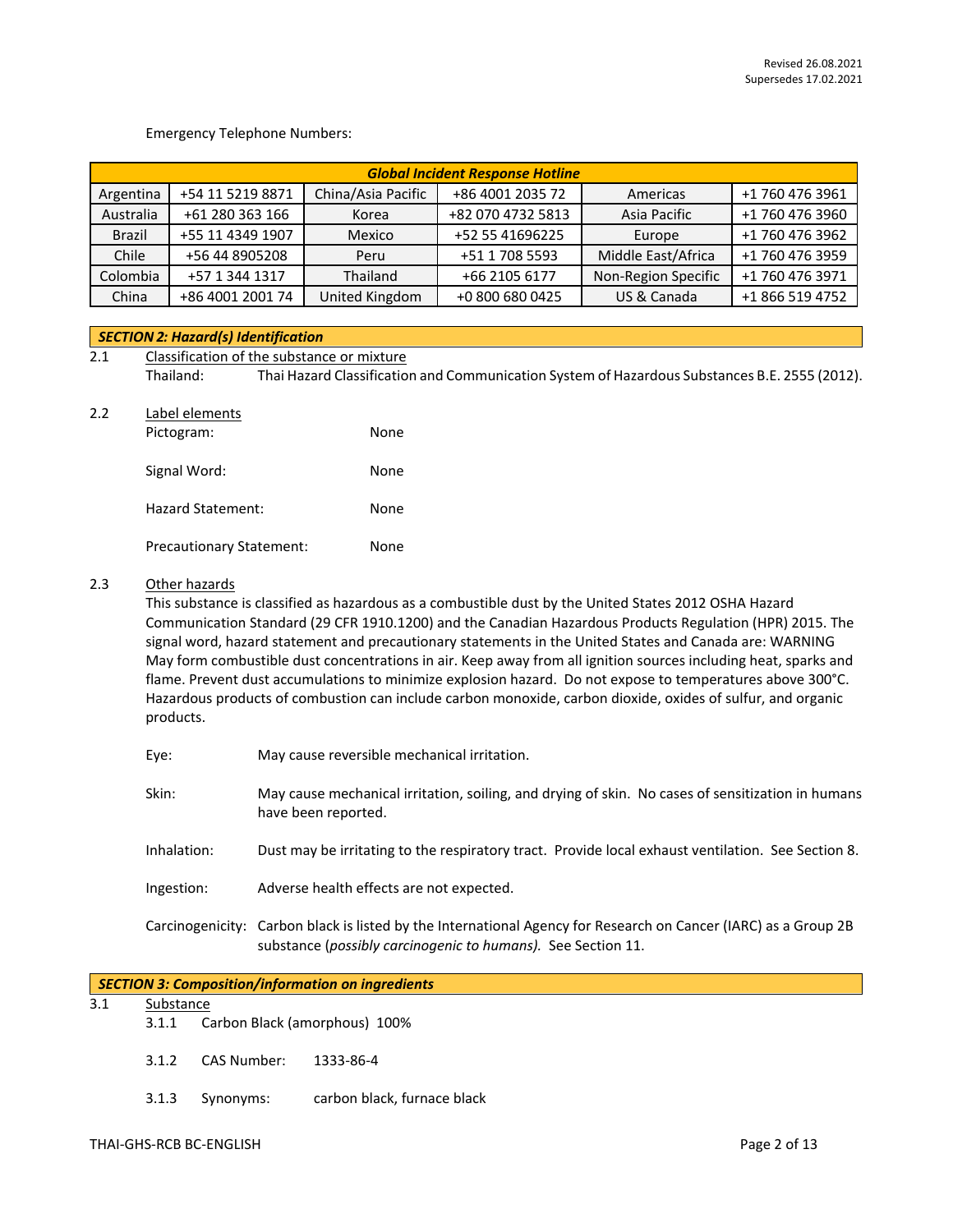|                               | <b>SECTION 4: First-aid measures</b>                                                                                                               |                                                                                                                                                                                                                                                           |                       |                                                                                                                                                                                                                                                                                                 |  |
|-------------------------------|----------------------------------------------------------------------------------------------------------------------------------------------------|-----------------------------------------------------------------------------------------------------------------------------------------------------------------------------------------------------------------------------------------------------------|-----------------------|-------------------------------------------------------------------------------------------------------------------------------------------------------------------------------------------------------------------------------------------------------------------------------------------------|--|
| 4.1                           | Description of first-aid measures                                                                                                                  |                                                                                                                                                                                                                                                           |                       |                                                                                                                                                                                                                                                                                                 |  |
|                               | Inhalation:                                                                                                                                        | first aid measures.                                                                                                                                                                                                                                       |                       | Take affected persons into fresh air. If necessary, restore normal breathing through standard                                                                                                                                                                                                   |  |
|                               | Skin:                                                                                                                                              |                                                                                                                                                                                                                                                           |                       | Wash skin with mild soap and water. If symptoms persist, seek medical attention.                                                                                                                                                                                                                |  |
|                               | Eye:                                                                                                                                               | Rinse eyes thoroughly with large volumes of water keeping eyelids open. If symptoms develop,<br>seek medical attention.<br>Do not induce vomiting. If conscious, give several glasses of water. Never give anything by<br>mouth to an unconscious person. |                       |                                                                                                                                                                                                                                                                                                 |  |
|                               | Ingestion:                                                                                                                                         |                                                                                                                                                                                                                                                           |                       |                                                                                                                                                                                                                                                                                                 |  |
| 4.2                           | Most important symptoms, both acute and delayed                                                                                                    |                                                                                                                                                                                                                                                           |                       |                                                                                                                                                                                                                                                                                                 |  |
|                               | Symptoms:                                                                                                                                          | See Section 2.                                                                                                                                                                                                                                            |                       | Irritating to the eyes and respiratory tract if exposed above the occupational exposure limits.                                                                                                                                                                                                 |  |
|                               |                                                                                                                                                    |                                                                                                                                                                                                                                                           |                       |                                                                                                                                                                                                                                                                                                 |  |
| 4.3                           | Note to physicians:                                                                                                                                |                                                                                                                                                                                                                                                           | Treat symptomatically | Indication of any immediate medical attention and special treatment needed                                                                                                                                                                                                                      |  |
|                               |                                                                                                                                                    |                                                                                                                                                                                                                                                           |                       |                                                                                                                                                                                                                                                                                                 |  |
|                               | <b>SECTION 5: Fire-fighting measures</b>                                                                                                           |                                                                                                                                                                                                                                                           |                       |                                                                                                                                                                                                                                                                                                 |  |
| 5.1                           | <b>Extinguishing media</b>                                                                                                                         |                                                                                                                                                                                                                                                           |                       |                                                                                                                                                                                                                                                                                                 |  |
| Suitable extinguishing media: |                                                                                                                                                    |                                                                                                                                                                                                                                                           |                       | Use foam, carbon dioxide ( $CO2$ ), dry chemical, or water fog. A fog spray is<br>recommended if water is used.                                                                                                                                                                                 |  |
|                               | Unsuitable extinguishing media:<br>Do not use high pressure media which could cause the formation of a<br>potentially explosible dust-air mixture. |                                                                                                                                                                                                                                                           |                       |                                                                                                                                                                                                                                                                                                 |  |
| 5.2                           |                                                                                                                                                    | Special hazards arising from the substance or mixture                                                                                                                                                                                                     |                       | Special hazards arising from the chemical: It may not be obvious that carbon black is burning unless the material<br>is stirred and sparks are apparent. Carbon black that has been on fire<br>should be closely observed for at least 48 hours to ensure no<br>smoldering material is present. |  |
|                               |                                                                                                                                                    | <b>Hazardous Combustion Products:</b>                                                                                                                                                                                                                     |                       | Carbon monoxide (CO), carbon dioxide (CO <sub>2</sub> ), and oxides of sulfur.                                                                                                                                                                                                                  |  |
| 5.3                           | <b>Advice for fire fighters</b>                                                                                                                    | Special protective equipment for fire-fighters:                                                                                                                                                                                                           |                       | Wear full protective firefighting gear, including self-<br>contained breathing apparatus (SCBA). Wet carbon black<br>produces very slipper walking surfaces.                                                                                                                                    |  |
|                               |                                                                                                                                                    | <b>SECTION 6: Accidental release measures</b>                                                                                                                                                                                                             |                       |                                                                                                                                                                                                                                                                                                 |  |
| $6.1\,$                       |                                                                                                                                                    |                                                                                                                                                                                                                                                           |                       | Personal precautions, protective equipment and emergency procedures                                                                                                                                                                                                                             |  |
|                               | Personal precautions:                                                                                                                              |                                                                                                                                                                                                                                                           | See Section 8.        | Wet carbon black produces slippery walking surfaces. Avoid dust formation.<br>Wear appropriate personal protective equipment and respiratory protection.                                                                                                                                        |  |
|                               | For emergency responders:                                                                                                                          |                                                                                                                                                                                                                                                           |                       | Use personal protective equipment recommended in section 8.                                                                                                                                                                                                                                     |  |
| $6.2$                         | <b>Environmental precautions</b>                                                                                                                   |                                                                                                                                                                                                                                                           |                       |                                                                                                                                                                                                                                                                                                 |  |
|                               | Environmental precautions:                                                                                                                         |                                                                                                                                                                                                                                                           |                       | Carbon black poses no significant environmental hazards. Contain spilled<br>product on land, if possible. As a matter of good practice, minimize                                                                                                                                                |  |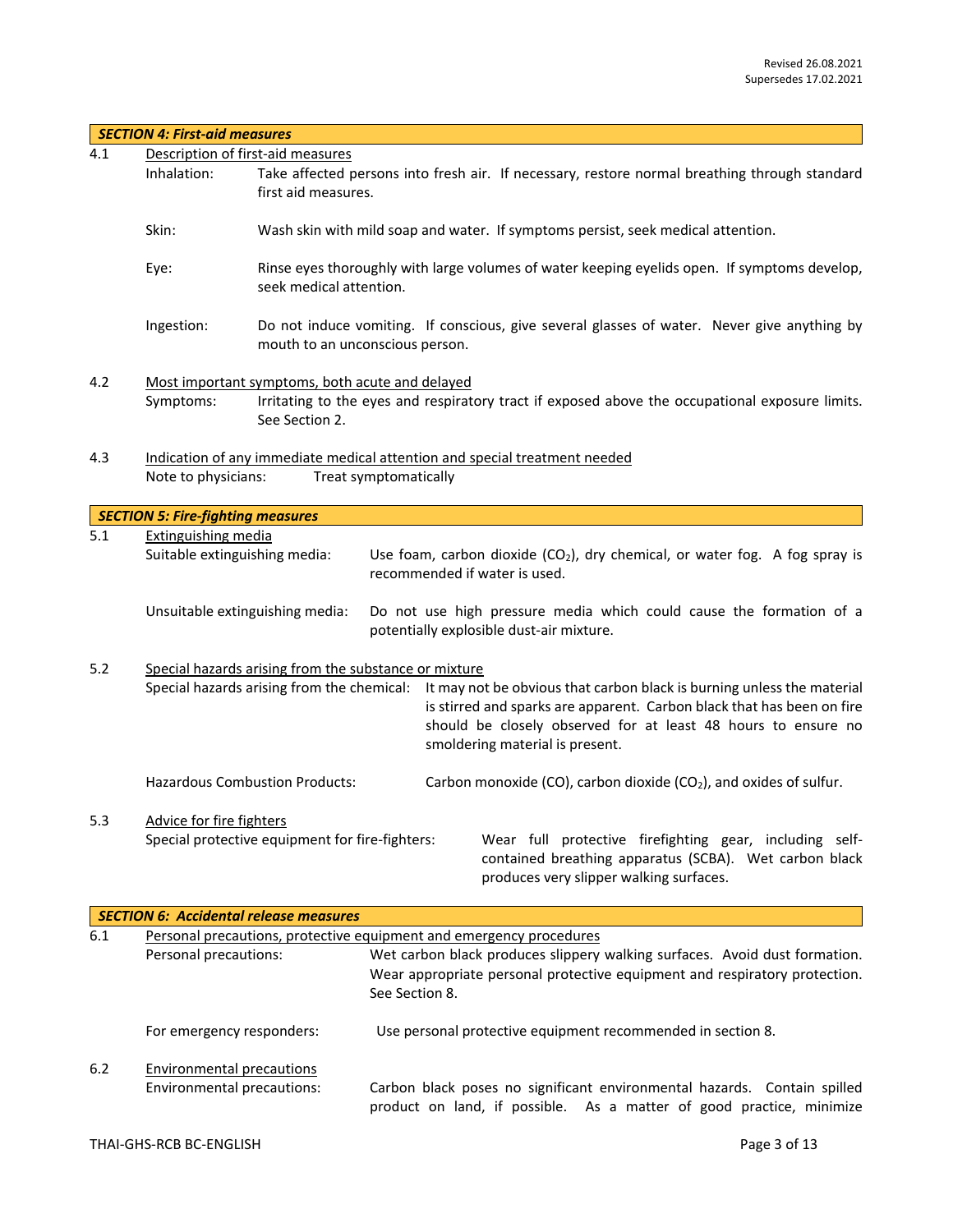contamination of sewage water, soil, groundwater, drainage systems, or bodies of water.

6.3 Methods and materials for containment and cleaning up Methods for containment: Prevent further leakage or spillage if safe to do so. Methods for cleaning up: Small spills should be vacuumed when possible. Dry sweeping is not recommended. A vacuum equipped with high efficiency particulate air (HEPA) filtration is recommended. If necessary, light water spray will reduce dust for dry sweeping. Large spills may be shoveled into containers. See Section 13.

|     | <b>SECTION 7: Handling and storage</b>                  |                                                                                                                                                                                                                                                                                                                                                                                                                                                                                                                                                                                                                                                                                    |  |  |  |  |  |
|-----|---------------------------------------------------------|------------------------------------------------------------------------------------------------------------------------------------------------------------------------------------------------------------------------------------------------------------------------------------------------------------------------------------------------------------------------------------------------------------------------------------------------------------------------------------------------------------------------------------------------------------------------------------------------------------------------------------------------------------------------------------|--|--|--|--|--|
| 7.1 | <b>Precautions for safe handling</b>                    |                                                                                                                                                                                                                                                                                                                                                                                                                                                                                                                                                                                                                                                                                    |  |  |  |  |  |
|     |                                                         | Advice on safe handling: Avoid dust formation. Do not breathe dust. Provide appropriate local exhaust to<br>minimize dust formation. Do not use compressed air.                                                                                                                                                                                                                                                                                                                                                                                                                                                                                                                    |  |  |  |  |  |
|     |                                                         | Take precautionary measures against static discharges. Provide adequate precautions,<br>such as electrical grounding and bonding, or inert atmospheres. Grounding of<br>equipment and conveying systems may be required under certain conditions. Safe work<br>practices include the elimination of potential ignition sources in proximity to carbon<br>black dust; good housekeeping to avoid accumulations of dust on all surfaces;<br>appropriate exhaust ventilation design and maintenance to control airborne dust levels<br>to below the applicable occupational exposure limit. If hot work is required, the<br>immediate work area must be cleared of carbon black dust. |  |  |  |  |  |
|     | General hygiene considerations:                         | Handle in accordance with good industrial hygiene and safety practices.                                                                                                                                                                                                                                                                                                                                                                                                                                                                                                                                                                                                            |  |  |  |  |  |
| 7.2 |                                                         | Conditions for safe storage, including any incompatibilities                                                                                                                                                                                                                                                                                                                                                                                                                                                                                                                                                                                                                       |  |  |  |  |  |
|     | Storage conditions:                                     | Keep in a dry, cool, and well-ventilated location. Store away from heat, ignition sources,<br>and strong oxidizers.                                                                                                                                                                                                                                                                                                                                                                                                                                                                                                                                                                |  |  |  |  |  |
|     |                                                         | Carbon black is not classifiable as a Division 4.2 self-heating substance under the UN<br>test criteria. However, current UN criteria for determining if a substance is self-heating<br>is volume dependent. This classification may not be appropriate for large volume<br>storage container.                                                                                                                                                                                                                                                                                                                                                                                     |  |  |  |  |  |
|     |                                                         | Before entering vessels and confined spaces containing carbon black, test for adequate<br>oxygen, flammable gases and potential toxic air contaminants. Do not allow dust to<br>accumulate on surfaces.                                                                                                                                                                                                                                                                                                                                                                                                                                                                            |  |  |  |  |  |
|     | Incompatible materials:                                 | Strong oxidizers.                                                                                                                                                                                                                                                                                                                                                                                                                                                                                                                                                                                                                                                                  |  |  |  |  |  |
|     | <b>SECTION 8: Exposure controls/personal protection</b> |                                                                                                                                                                                                                                                                                                                                                                                                                                                                                                                                                                                                                                                                                    |  |  |  |  |  |
| 8.1 | Control parameters                                      |                                                                                                                                                                                                                                                                                                                                                                                                                                                                                                                                                                                                                                                                                    |  |  |  |  |  |
|     | Exposure guidelines:                                    | Representative occupational exposure limits currently available for carbon black (CAS<br>number: 1333-86-4).                                                                                                                                                                                                                                                                                                                                                                                                                                                                                                                                                                       |  |  |  |  |  |
|     | Country                                                 | Concentration, mg/m3                                                                                                                                                                                                                                                                                                                                                                                                                                                                                                                                                                                                                                                               |  |  |  |  |  |
|     | Argentina                                               | 3.5, TWA                                                                                                                                                                                                                                                                                                                                                                                                                                                                                                                                                                                                                                                                           |  |  |  |  |  |
|     | Australia                                               | 3.0, TWA, inhalable                                                                                                                                                                                                                                                                                                                                                                                                                                                                                                                                                                                                                                                                |  |  |  |  |  |
|     | Belgium                                                 | 3.6, TWA                                                                                                                                                                                                                                                                                                                                                                                                                                                                                                                                                                                                                                                                           |  |  |  |  |  |
|     | <b>Brazil</b>                                           | 3.5, TWA                                                                                                                                                                                                                                                                                                                                                                                                                                                                                                                                                                                                                                                                           |  |  |  |  |  |
|     | Canada (Ontario)<br>THAI-GHS-RCB BC-ENGLISH             | 3.0 TWA, inhalable<br>Page 4 of 13                                                                                                                                                                                                                                                                                                                                                                                                                                                                                                                                                                                                                                                 |  |  |  |  |  |
|     |                                                         |                                                                                                                                                                                                                                                                                                                                                                                                                                                                                                                                                                                                                                                                                    |  |  |  |  |  |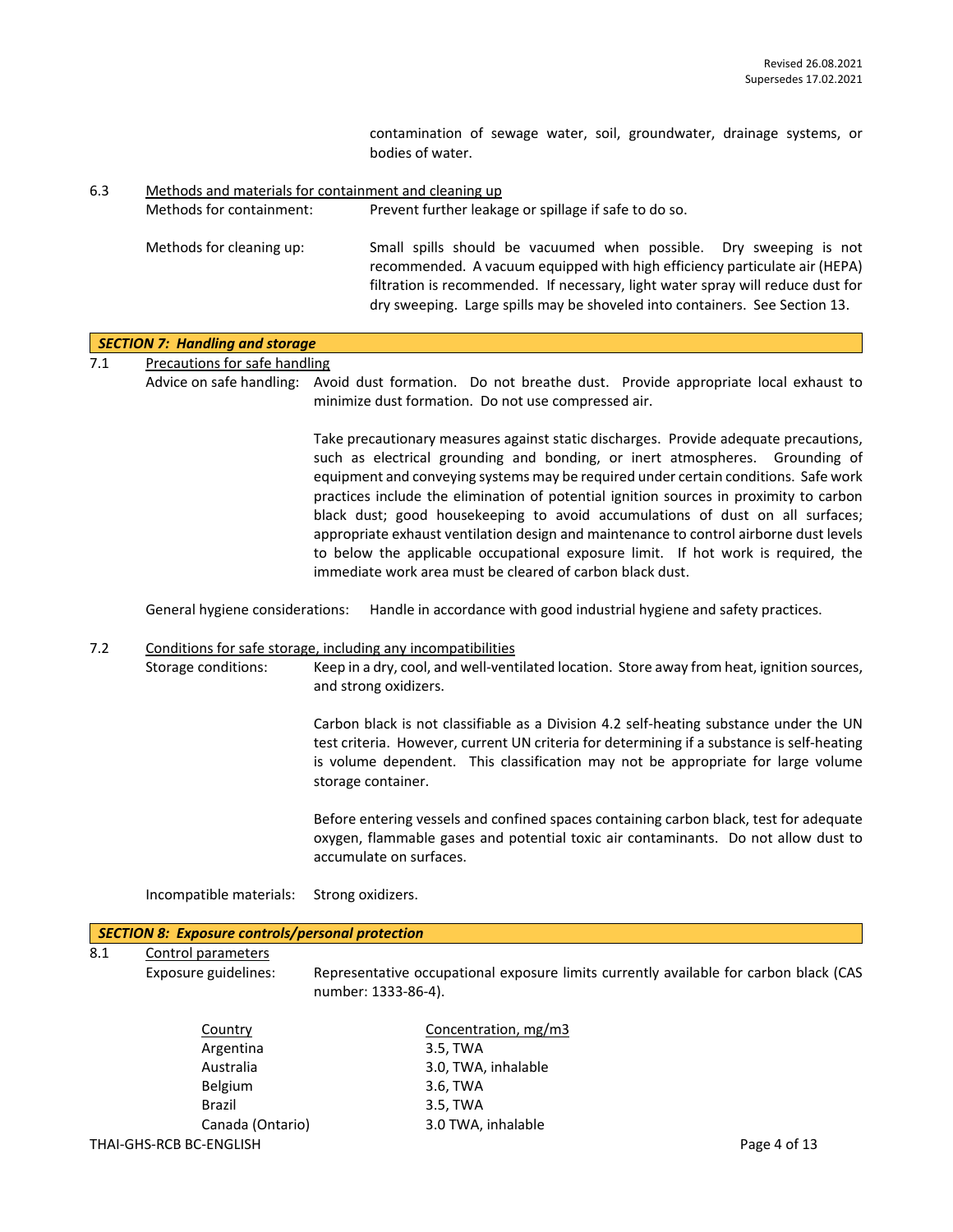| 4.0, TWA 8.0, TWA, STEL (15 min)                        |
|---------------------------------------------------------|
| 3.0, TWA, inhalable                                     |
| 2.0, TWA                                                |
| 3.5, TWA                                                |
| 3.5, TWA; 7.0, STEL                                     |
| 3.5, TWA/VME inhalable                                  |
| 0.5, TWA, respirable; 2.0, TWA, inhalable (DNEL values) |
| 3.5, TWA                                                |
| 3.5, TWA/NABs                                           |
| 3.5, TWA; 7.0, STEL                                     |
| 3.5, TWA, inhalable                                     |
| 3.0                                                     |
| 4.0, TWA; 1.0, TWA, respirable                          |
| 3.5, TWA                                                |
| 3.5, TWA                                                |
| 3.5, TWA                                                |
| 4.0, TWA                                                |
| 3.5, TWA (VLA-ED)                                       |
| 3.0, TWA                                                |
| 3.5, TWA, inhalable; 7.0, STEL, inhalable               |
| 2.0, TWA, inhalable; 0.5, TWA respirable                |
| 3.5, TWA, OSHA-PEL                                      |
| 3.0, TWA, ACGIH-TLV®, inhalable                         |
| 3.5, TWA, NIOSH-REL                                     |
|                                                         |

\*Please consult the current version of the standard or regulation that may apply to your operations.

| $\mathsf{ACGIH}^\circledast$ | American Conference of Governmental Industrial Hygienists         |
|------------------------------|-------------------------------------------------------------------|
| mg/m3                        | milligrams per cubic meter                                        |
| DNEL                         | Derived no-effect level                                           |
| NIOSH                        | National Institute for Occupational Safety and Health             |
| OSHA                         | Occupational Safety and Health Administration                     |
| PEL                          | permissible exposure limit                                        |
| REL                          | recommended exposure limit                                        |
| STEL                         | short-term exposure limit                                         |
| TLV                          | threshold limit value                                             |
| TWA                          | time weighted average, eight (8) hours unless otherwise specified |

Predicted No Effect Concentration: Not applicable

#### 8.2 Exposure controls

Engineering controls: Use process enclosures and/or exhaust ventilation to keep airborne dust concentrations below the occupational exposure limit.

#### Personal Protective Equipment (PPE)

Respiratory: Approved air purifying respirator (APR) should be used where airborne dust concentrations are expected to exceed occupational exposure limits. Use a positivepressure, air supplied respirator if there is any potential for uncontrolled release, exposure levels are not known, or in circumstances where APRs may not provide adequate protection.

> When respiratory protection is required to minimize exposures to carbon black, programs should follow the requirements of the appropriate governing body for the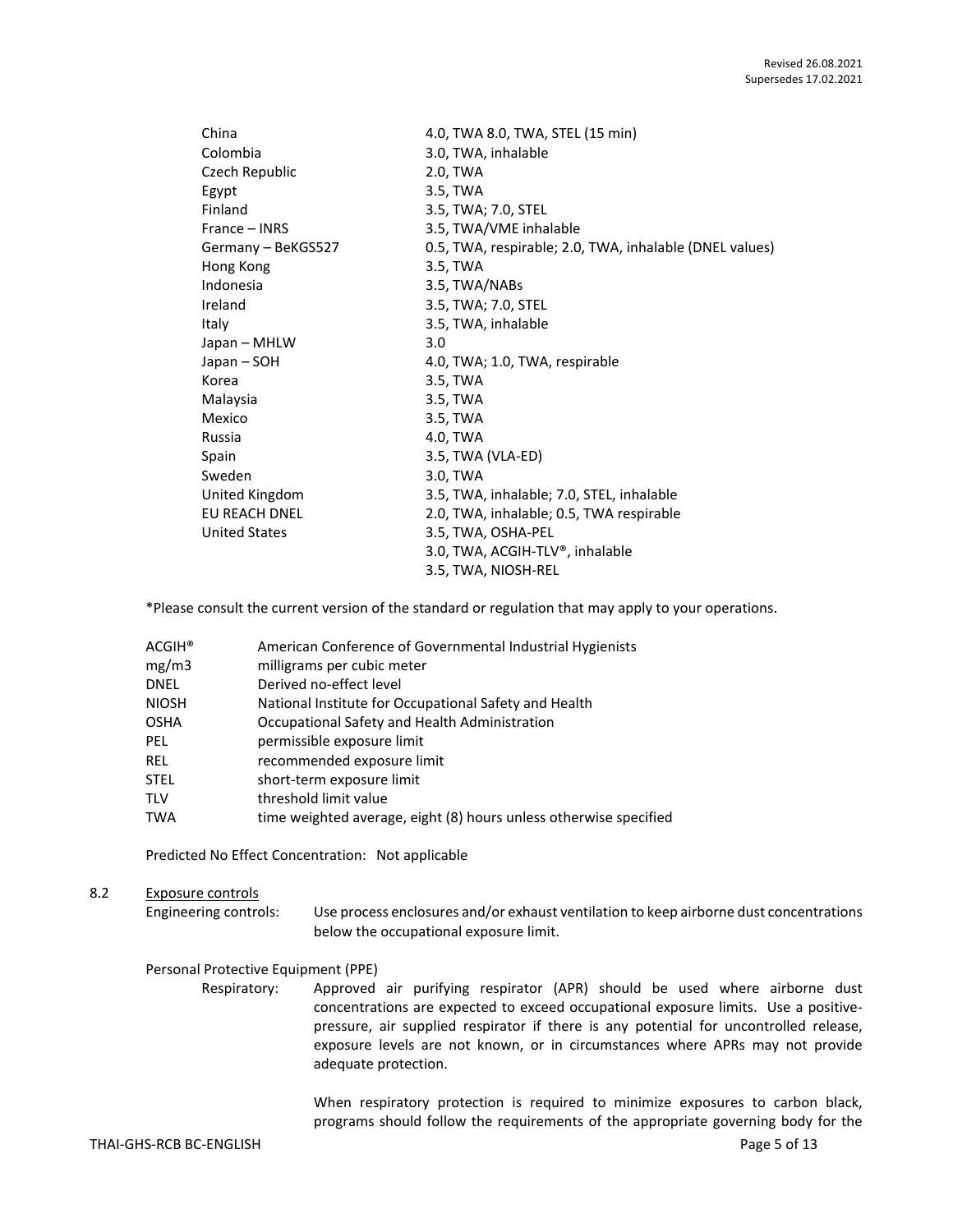country, province or state. Selected references to respiratory protection standards are provided below:

- OSHA 29CFR1910.134, Respiratory Protection
- CR592 Guidelines for Selection and Use of Respiratory Protective Devices (CEN)
- German/European Standard DIN/EN 143, Respiratory Protective Devices for Dusty Materials (CEN)

| Hand protection:     | Wear protective gloves. Use a barrier cream. Wash hands and skin with mild<br>soap and water.                                                  |
|----------------------|------------------------------------------------------------------------------------------------------------------------------------------------|
| Eye/face protection: | Wear safety glasses or goggles.                                                                                                                |
| Skin protection:     | Wear general protective clothing to minimize skin contact. Wash clothing<br>daily. Work clothes should not be taken home.                      |
| Other:               | Emergency eyewash and safety showers should be in close proximity. Wash<br>hands and face thoroughly with mild soap before eating or drinking. |

Environmental exposure controls: in accordance with all local legislation and permit requirements.

|                         | <b>SECTION 9: Physical and chemical properties</b>    |                                                       |  |  |  |
|-------------------------|-------------------------------------------------------|-------------------------------------------------------|--|--|--|
| 9.1                     | Information on basic physical and chemical properties |                                                       |  |  |  |
|                         | Appearance:                                           | powder or pellet                                      |  |  |  |
|                         | Color:                                                | black                                                 |  |  |  |
|                         | Odor:                                                 | odorless                                              |  |  |  |
|                         | Odor threshold:                                       | not applicable                                        |  |  |  |
|                         | Melting point/freezing point:                         | not applicable                                        |  |  |  |
|                         | Boiling point/range:                                  | not applicable                                        |  |  |  |
|                         | Vapor pressure:                                       | not applicable                                        |  |  |  |
|                         | Vapor Density:                                        | not applicable                                        |  |  |  |
|                         | Oxidizing properties:                                 | not applicable                                        |  |  |  |
|                         | Flash Point:                                          | not applicable                                        |  |  |  |
|                         | Flammability:                                         | not flammable                                         |  |  |  |
|                         | <b>Explosive properties:</b>                          | Dust may form explosible mixture in air               |  |  |  |
|                         | Explosion limits (air):                               |                                                       |  |  |  |
|                         | Upper:                                                | not available                                         |  |  |  |
|                         | Lower:                                                | 50 $g/m^3$ (dust)                                     |  |  |  |
|                         | Evaporation rate:                                     | not applicable                                        |  |  |  |
|                         | Density: (20ºC):                                      | $1.7 - 1.9$ g/cm <sup>3</sup>                         |  |  |  |
|                         | Bulk density:                                         | 1.25-40 lb/ft <sup>3</sup> , 20-640 kg/m <sup>3</sup> |  |  |  |
|                         | Pellets:                                              | 200-680 kg/m <sup>3</sup>                             |  |  |  |
|                         | Powder (fluffy):                                      | 20-380 kg/m <sup>3</sup>                              |  |  |  |
|                         | Solubility (in Water):                                | insoluble                                             |  |  |  |
|                         | pH value: (ASTM 1512):                                | 4-11 [50 g/l water, 68ºF (20ºC)]                      |  |  |  |
|                         | Partition coefficient (n-octanol/water):              | not applicable                                        |  |  |  |
|                         | Viscosity:                                            | not applicable                                        |  |  |  |
|                         | Decomposition temperature:                            | not applicable                                        |  |  |  |
|                         | Auto-ignition temperature:                            | $>140$ <sup>o</sup> C                                 |  |  |  |
|                         | Minimum Ignition temperature:                         | >500ºC (BAM Furnace)(VDI 2263)                        |  |  |  |
|                         |                                                       | >315ºC (Godberg-Greenwald Furnace)(VDI 2263)          |  |  |  |
|                         | Minimum ignition energy:                              | >10,000 mJ (VDI 2263)                                 |  |  |  |
|                         | Ignition energy:                                      | not available                                         |  |  |  |
| THAI-GHS-RCB BC-ENGLISH |                                                       | Page 6 of 13                                          |  |  |  |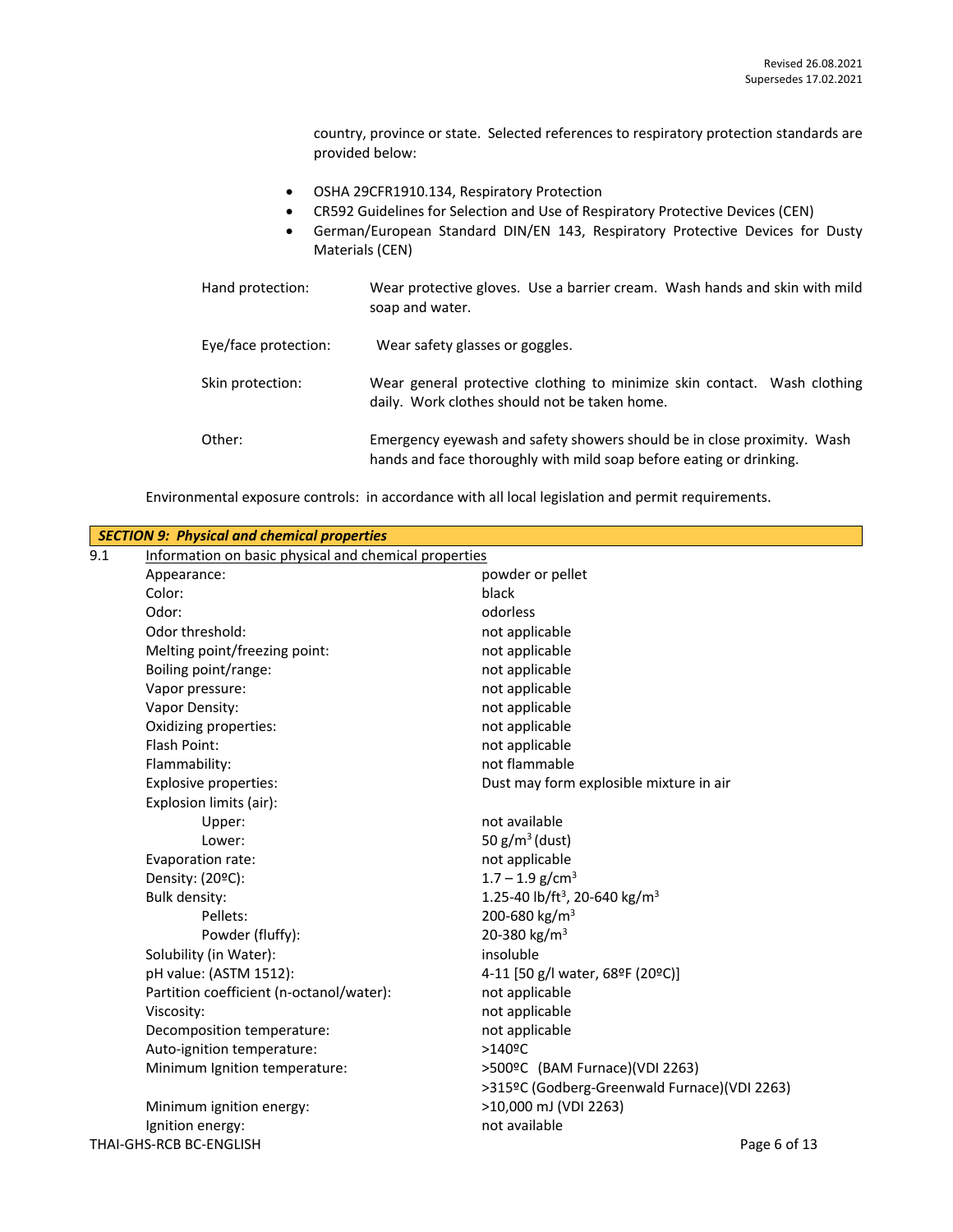Maximum absolute explosion pressure: 10 bar (VDI 2263)

Kst Value: not available Dust explosion classification: ST1 Decomposition temperature: not applicable

9.2 Other information Not available

Maximum rate of pressure rise: 30-400 bar/sec (VDI 2263 and ASTM E1226-88) Burn Velocity:  $\rightarrow$  45 seconds (not classified as "highly flammable" or "easily ignitable")

|      | <b>SECTION 10: Stability and reactivity</b>                                                                                                                 |                                                                                                                                                                                                                                       |  |  |
|------|-------------------------------------------------------------------------------------------------------------------------------------------------------------|---------------------------------------------------------------------------------------------------------------------------------------------------------------------------------------------------------------------------------------|--|--|
| 10.1 | Reactivity                                                                                                                                                  |                                                                                                                                                                                                                                       |  |  |
|      | Reactivity:                                                                                                                                                 | May react exothermically upon contact with strong oxidizers.                                                                                                                                                                          |  |  |
| 10.2 | Chemical stability                                                                                                                                          |                                                                                                                                                                                                                                       |  |  |
|      | Stability:                                                                                                                                                  | Stable under normal ambient conditions.                                                                                                                                                                                               |  |  |
|      | <b>Explosion data</b>                                                                                                                                       |                                                                                                                                                                                                                                       |  |  |
|      | Sensitivity to mechanical impact:                                                                                                                           | Not sensitive to mechanical impact                                                                                                                                                                                                    |  |  |
|      | Sensitivity to static discharge:                                                                                                                            | Dust may form explosible mixture in air. Avoid dust formation. Do not create<br>a dust cloud. Take precautionary measures against static discharges. Ensure<br>all equipment is earthed/grounded before beginning transfer operation. |  |  |
| 10.3 | Possibility of hazardous reactions<br>Hazardous polymerization:                                                                                             | Does not occur.                                                                                                                                                                                                                       |  |  |
|      |                                                                                                                                                             |                                                                                                                                                                                                                                       |  |  |
|      | Possibility of hazardous reactions: None under normal conditions.                                                                                           |                                                                                                                                                                                                                                       |  |  |
| 10.4 | Conditions to avoid                                                                                                                                         |                                                                                                                                                                                                                                       |  |  |
|      | Conditions to avoid:                                                                                                                                        | Avoid high temperatures >400°C (>752°C) and sources of ignition.                                                                                                                                                                      |  |  |
| 10.5 | Incompatible materials                                                                                                                                      |                                                                                                                                                                                                                                       |  |  |
|      | Incompatible materials:                                                                                                                                     | Strong oxidizers.                                                                                                                                                                                                                     |  |  |
| 10.6 | Hazardous decomposition products<br>Hazardous decomposition products: Carbon monoxide, carbon dioxide, organic products of combustion, oxides of<br>sulfur. |                                                                                                                                                                                                                                       |  |  |
|      | <b>SECTION 11: Toxicological information</b>                                                                                                                |                                                                                                                                                                                                                                       |  |  |
| 11.1 | Information on toxicological effects                                                                                                                        |                                                                                                                                                                                                                                       |  |  |
|      | <b>Acute Toxicity:</b>                                                                                                                                      |                                                                                                                                                                                                                                       |  |  |
|      | Oral LD50:                                                                                                                                                  | $LD_{50}$ (rat) > 8000 mg/kg. (Equivalent to OECD TG 401)                                                                                                                                                                             |  |  |
|      | Inhalation LD50:                                                                                                                                            | No data available                                                                                                                                                                                                                     |  |  |
|      | Dermal LD50:                                                                                                                                                | No data available                                                                                                                                                                                                                     |  |  |
|      | Skin corrosion/irritation:                                                                                                                                  | Rabbit: not irritating. (Equivalent to OECD TG 404)<br>Edema = $0$ (max. attainable irritation score: 4)<br>Erythema = $0$ (max. attainable irritation score: 4)<br>Assessment: Not irritating to skin.                               |  |  |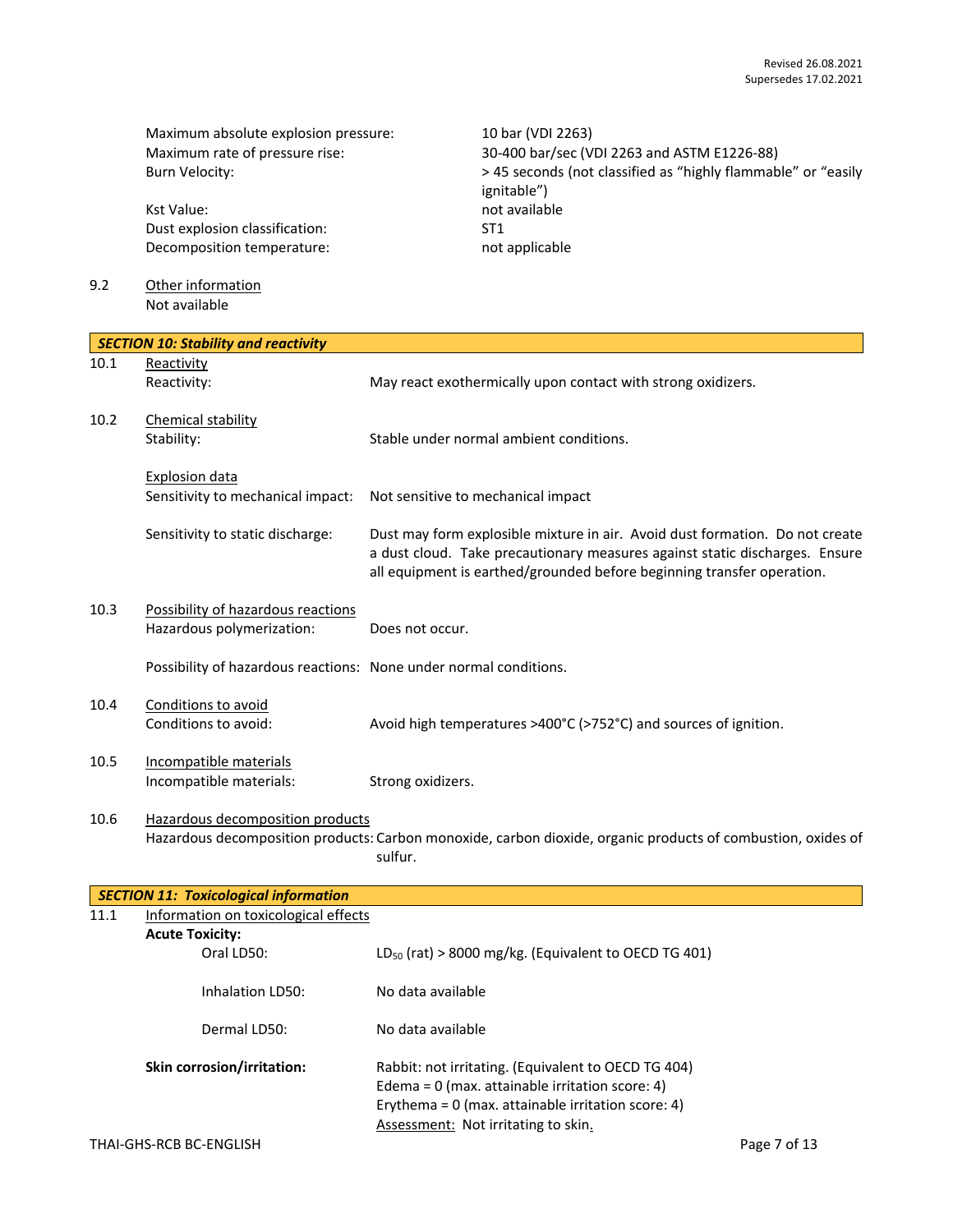| Serious eye damage/irritation: | Rabbit: not irritating. (OECD TG 405)                 |  |
|--------------------------------|-------------------------------------------------------|--|
|                                | Cornea: 0 (max. attainable irritation score: 4)       |  |
|                                | Iris: 0 (max. attainable irritation score: 2)         |  |
|                                | Conjunctivae: 0 (max. attainable irritation score: 3) |  |
|                                | Chemosis: 0 (max. attainable irritation score: 4)     |  |
|                                | Assessment: Not irritating to the eyes.               |  |
|                                |                                                       |  |

| <b>Sensitization:</b> | Guinea pig skin (Buehler Test): Not sensitizing (OECD TG 406) |
|-----------------------|---------------------------------------------------------------|
|                       | Assessment: Not sensitizing in animals.                       |
|                       | No cases of sensitization in humans have been reported.       |

**Germ cell mutagenicity:** *In vitro:* Carbon black is not suitable to be tested directly in bacterial (Ames test) and other *in vitro* systems because of its insolubility. However, when organic solvent extracts of carbon black have been tested, results showed no mutagenic effects. Organic solvent extracts of carbon black can contain traces of polycyclic aromatic hydrocarbons (PAHs). A study to examine the bioavailability of these PAHs showed that they are very tightly bound to carbon black and are not bioavailable (Borm, 2005).

> *In vivo:* In an experimental investigation, mutational changes in the *hprt* ene were reported in alveolar epithelial cells in the rat following inhalation exposure to carbon black (Driscoll*,* 1997). This observation is considered to be rat-specific and a consequence of "lung overload," which leads to chronic inflammation and release of reactive oxygen species. This is considered to be a secondary genotoxic effect and, thus, carbon black itself would not be considered to be mutagenic.

> Assessment: *In vivo* mutagenicity in rats occurs by mechanisms secondary to a threshold effect and is a consequence of "lung overload," which leads to chronic inflammation and the release of genotoxic oxygen species. This mechanism is considered to be a secondary genotoxic effect and, thus, carbon black itself would not be considered to be mutagenic.

**Carcinogenicity:** Animal toxicity Rat, oral, duration 2 years. Effect: no tumors. Mouse, oral, duration 2 years. Effect: no tumors. Mouse, dermal, duration 18 months. Effect: no skin tumors. Rat, inhalation, duration 2 years. Target organ: lungs. Effect: inflammation, fibrosis, tumors. Note: Tumors in the rat lung are considered to be related to "lung overload"

rather than to a specific chemical effect of carbon black itself in the lung. These effects in rats have been reported in many studies on other poorly soluble inorganic particles and appear to be rat specific (ILSI, 2000). Tumors have not been observed in other species (i.e., mouse and hamster) for carbon black or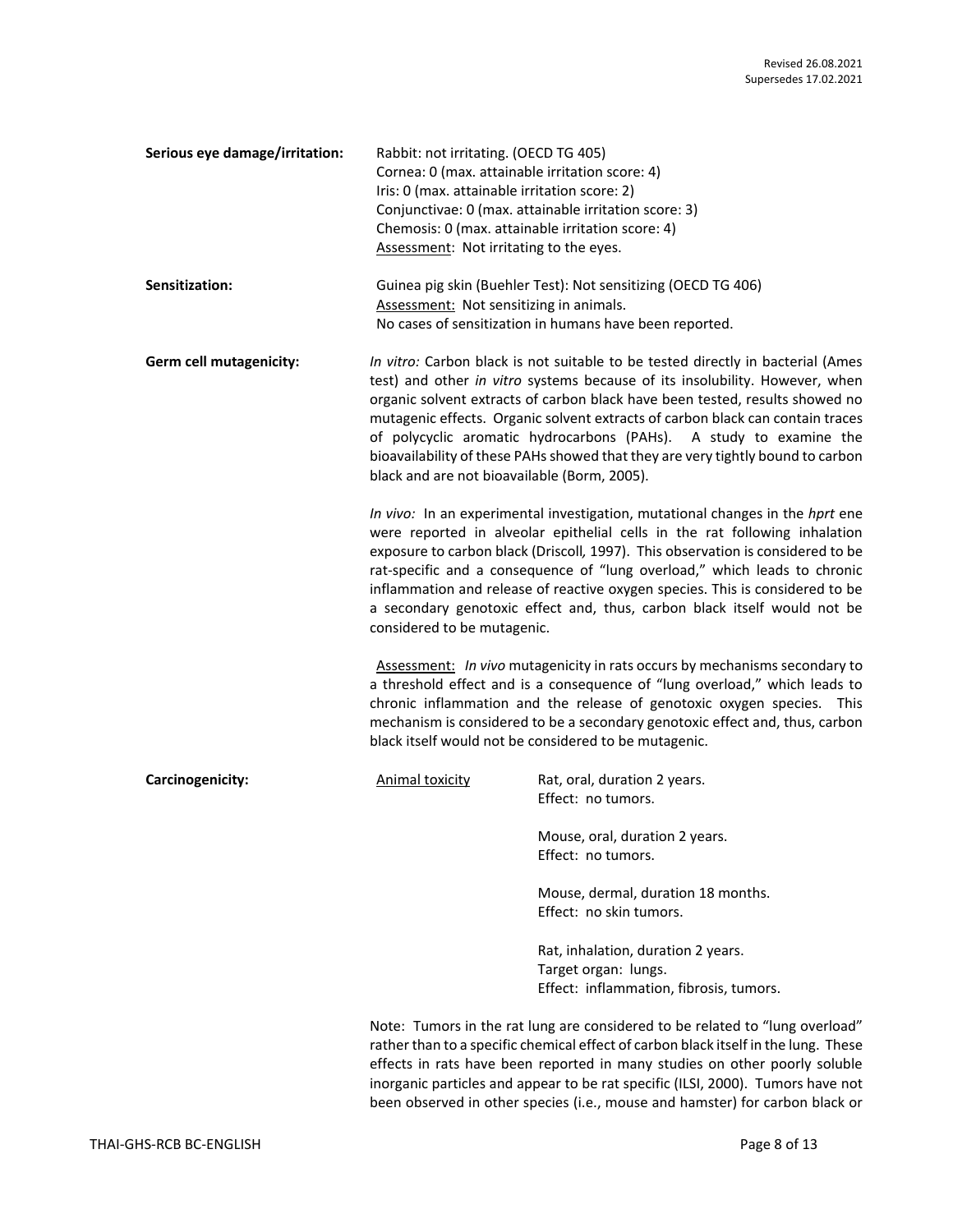other poorly soluble particles under similar circumstances and study conditions.

#### Mortality studies (human data)

A study on carbon black production workers in the UK (Sorahan, 2001) found an increased risk of lung cancer in two of the five plants studied; however, the increase was not related to the dose of carbon black. Thus, the authors did not consider the increased risk in lung cancer to be due to carbon black exposure. A German study of carbon black workers at one plant (Morfeld, 2006; Buechte, 2006) found a similar increase in lung cancer risk but, like the Sorahan, 2001 (UK study), found no association with carbon black exposure. A large US study of 18 plants showed a reduction in lung cancer risk in carbon black production workers (Dell*,* 2006). Based upon these studies, the February 2006 Working Group at the International Agency for Research on Cancer (IARC) concluded that the human evidence for carcinogenicity was *inadequate* (IARC, 2010).

Since the IARC evaluation of carbon black, Sorahan and Harrington (2007) have re-analyzed the UK study data using an alternative exposure hypothesis and found a positive association with carbon black exposure in two of the five plants. The same exposure hypothesis was applied by Morfeld and McCunney (2009) to the German cohort; in contrast, they found no association between carbon black exposure and lung cancer risk and, thus, no support for the alternative exposure hypothesis used by Sorahan and Harrington.

Overall, as a result of these detailed investigations, no causative link between carbon black exposure and cancer risk in humans has been demonstrated.

#### IARC cancer classification

In 2006 IARC re-affirmed its 1995 finding that there is *"inadequate evidence"* from human health studies to assess whether carbon black causes cancer in humans. IARC concluded that there is *"sufficient evidence*" in experimental animal studies for the carcinogenicity of carbon black. IARC's overall evaluation is that carbon black is *"possibly carcinogenic to humans (Group 2B)".* This conclusion was based on IARC's guidelines, which generally require such a classification if one species exhibits carcinogenicity in two or more animal studies (IARC, 2010).

Solvent extracts of carbon black were used in one study of rats in which skin tumors were found after dermal application and several studies of mice in which sarcomas were found following subcutaneous injection. IARC concluded that there was *"sufficient evidence"* that carbon black extracts can cause cancer in animals (Group 2B).

#### ACGIH cancer classification

Confirmed Animal Carcinogen with Unknown Relevance to Humans (Category A3 Carcinogen).

Assessment: Applying the guidelines of self-classification under the Globally Harmonized System of Classification and Labeling of Chemicals, carbon black is not classified as a carcinogen. Lung tumors are induced in rats as a result of repeated exposure to inert, poorly soluble particles like carbon black and other poorly soluble particles. Rat tumors are a result of a secondary non-genotoxic mechanism associated with the phenomenon of lung overload. This is a species-specific mechanism that has questionable relevance for classification in humans. In support of this opinion, the CLP Guidance for Specific Target Organ Toxicity – Repeated Exposure (STOT-RE), cites lung overload under mechanisms not relevant to humans. Human health studies show that exposure to carbon black does not increase the risk of carcinogenicity.

## **Reproductive and developmental toxicity:** Assessment: No effects on reproductive organs or fetal development have been reported in long-term repeated dose toxicity studies in animals.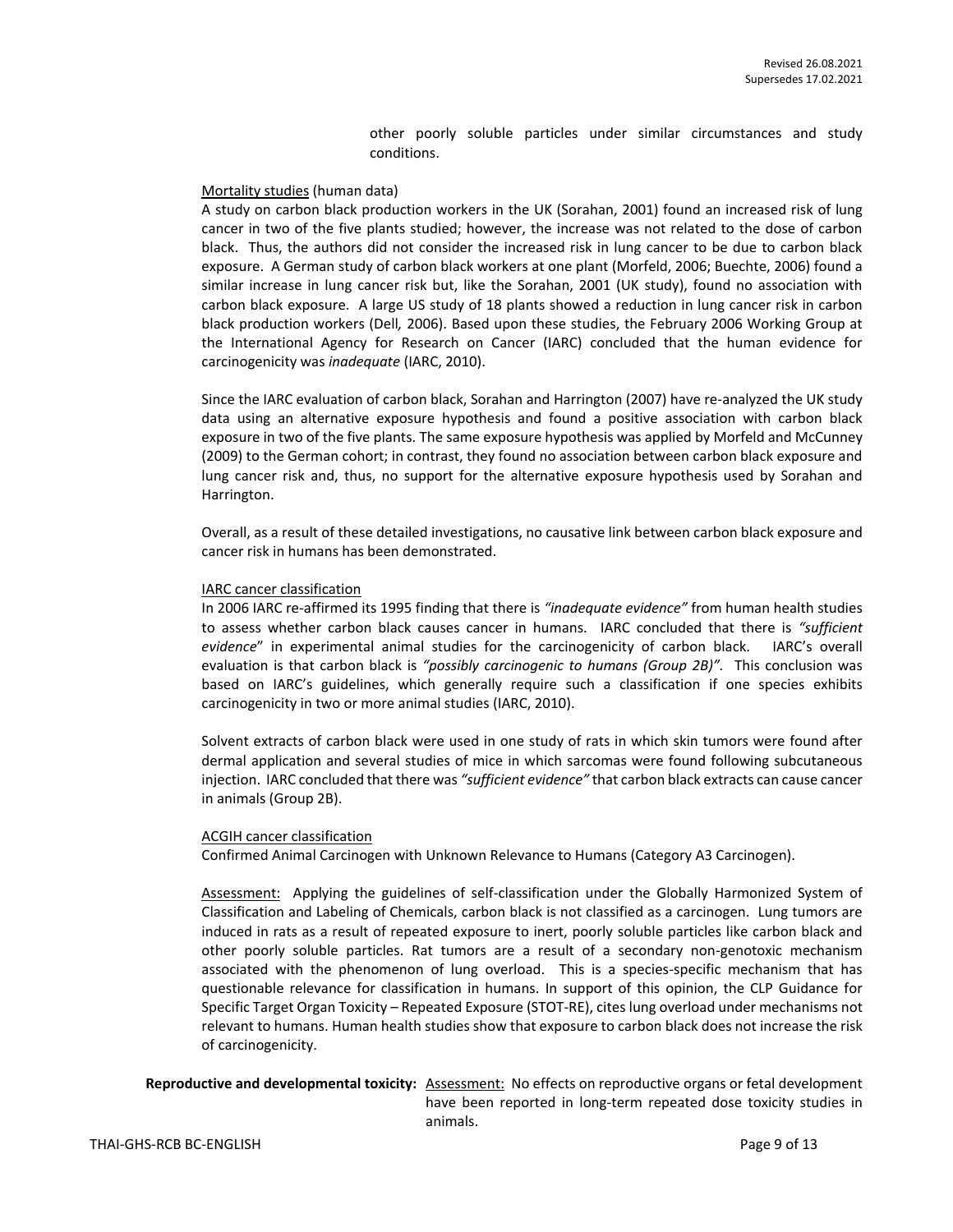**Specific target organ toxicity – single exposure (STOT-SE):** Assessment: Based on available data, specific

target organ toxicity is not expected after single oral, single inhalation, or single dermal exposure.

## **Specific target organ toxicity – repeated exposure (STOT-RE):**

Animal toxicity

Repeated dose toxicity: inhalation (rat), 90 days, No Observed Adverse Effect Concentration (NOAEC) = 1.1 mg/m<sup>3</sup> (respirable)

Target organ/effects at higher doses are lung inflammation, hyperplasia, and fibrosis.

Repeated dose toxicity: oral (mouse), 2 yrs, No Observed Effect Level (NOEL) = 137 mg/kg (body wt.)

Repeated dose toxicity: oral (rat), 2 yrs, NOEL = 52 mg/kg (body wt.)

Although carbon black produces pulmonary irritation, cellular proliferation, fibrosis, and lung tumors in the rat under conditions of lung overload, there is evidence to demonstrate that this response is principally a species-specific response that is not relevant to humans.

## Morbidity studies (human data)

Results of epidemiological studies of carbon black production workers suggest that cumulative exposure to carbon black may result in small, non-clinical decrements in lung function. A U.S. respiratory morbidity study suggested a 27 ml decline in FEV<sub>1</sub> from a 1 mg/m<sup>3</sup> 8 hour TWA daily (inhalable fraction) exposure over a 40-year period (Harber, 2003). An earlier European investigation suggested that exposure to 1 mg/m<sup>3</sup> (inhalable fraction) of carbon black over a 40-year working lifetime would result in a 48 ml decline in FEV<sub>1</sub> (Gardiner, 2001). However, the estimates from both studies were only of borderline statistical significance. Normal age-related decline over a similar period of time would be approximately 1200 ml.

In the U.S. study, 9% of the highest non-smokers exposure group (in contrast to 5% of the unexposed group) reported symptoms consistent with chronic bronchitis. In the European study, methodological limitations in the administration of the questionnaire limit the conclusions that can be drawn about reported symptoms. This study, however, indicated a link between carbon black and small opacities on chest films, with negligible effects on lung function.

#### Assessment:

**Inhalation** - Applying the guidelines of self-classification under GHS, carbon black is not classified under STOT-RE for effects on the lung. Classification is not warranted on the basis of the unique response of rats resulting from "lung overload" following exposure to poorly soluble particles such as carbon black. The pattern of pulmonary effects in the rat, such as inflammation and fibrotic responses, are not observed in other rodent species, non-human primates, or humans under similar exposure conditions. Lung overload does not appear to be relevant for human health. Overall, the epidemiological evidence from well-conducted investigations has shown no causative link between carbon black exposure and the risk of non-malignant respiratory disease in humans. A STOT-RE classification for carbon black after repeated inhalation exposure is not warranted.

**Oral:** Based on available data, specific target organ toxicity is not expected after repeated oral exposure.

**Dermal:** Based on available data and the chemical-physical properties (insolubility, low absorption potential), specific target organ toxicity is not expected after repeated dermal exposure.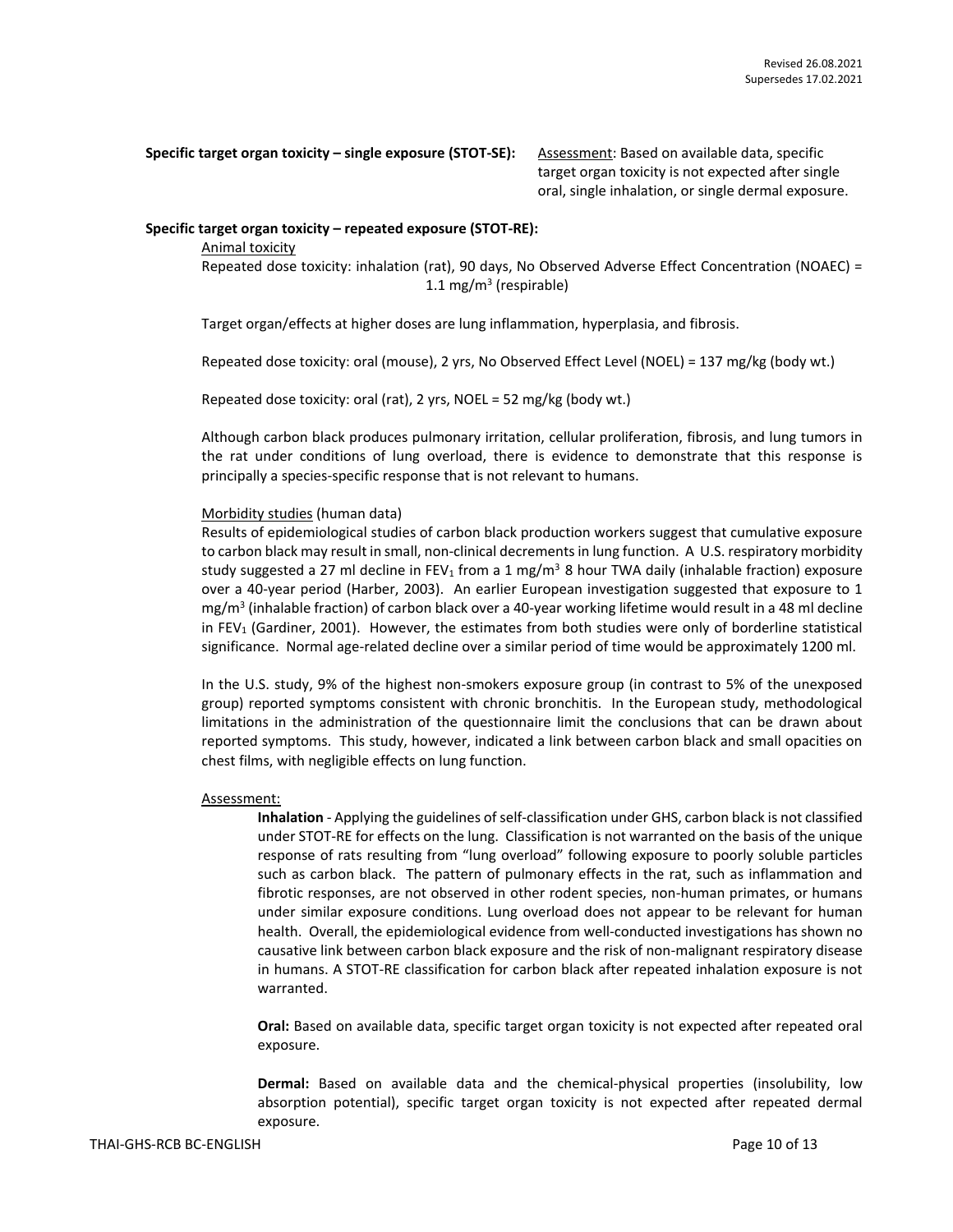|      | <b>Aspiration hazard:</b><br>Assessment: Based on industrial experience and the available data, no aspiration hazard<br>is expected. |  |                                                                                                                                                  |  |  |
|------|--------------------------------------------------------------------------------------------------------------------------------------|--|--------------------------------------------------------------------------------------------------------------------------------------------------|--|--|
|      | <b>SECTION 12: Ecological information</b>                                                                                            |  |                                                                                                                                                  |  |  |
| 12.1 | <b>Toxicity</b>                                                                                                                      |  |                                                                                                                                                  |  |  |
|      | Aquatic toxicity:                                                                                                                    |  |                                                                                                                                                  |  |  |
|      | Acute fish toxicity:                                                                                                                 |  | LC0 (96 h) 1000mg/l, Species: Brachydanio rerio (zebrafish), Method:<br>OECD Guideline 203                                                       |  |  |
|      | Acute invertebrate toxicity:                                                                                                         |  | EC50 (24 h) > 5600 mg/l, Species: Daphnia magna (waterflea),<br>Method: OECD Guideline 202                                                       |  |  |
|      | Acute algae toxicity:                                                                                                                |  | EC50 (72 h) >10,000 mg/l, NOEC 10,000 mg/l, Species: Scenedesmus<br>subspicatus, Method: OECD Guideline 201                                      |  |  |
|      | Activated sludge:                                                                                                                    |  | ECO (3 h) > 400 mg/l, EC10 (3h): ca. 800 mg/l, Method: DEV L3 (TTC<br>test)                                                                      |  |  |
| 12.2 | Persistence and degradability<br>Not soluble in water. Expected to remain on soil surface. Not expected to degrade.                  |  |                                                                                                                                                  |  |  |
| 12.3 | Bioaccumulative potential<br>Not expected because of the physicochemical properties of the substance.                                |  |                                                                                                                                                  |  |  |
| 12.4 | Mobility in soil<br>Not expected to migrate. Insoluble.                                                                              |  |                                                                                                                                                  |  |  |
|      |                                                                                                                                      |  |                                                                                                                                                  |  |  |
| 12.5 | Results of PBT and vPvB assessment                                                                                                   |  |                                                                                                                                                  |  |  |
|      | Carbon black is not a PBT or a vPvB.                                                                                                 |  |                                                                                                                                                  |  |  |
| 12.6 | Other adverse effects                                                                                                                |  |                                                                                                                                                  |  |  |
|      | Not available.                                                                                                                       |  |                                                                                                                                                  |  |  |
|      | <b>SECTION 13: Disposal considerations</b>                                                                                           |  |                                                                                                                                                  |  |  |
| 13.1 | Waste treatment methods                                                                                                              |  |                                                                                                                                                  |  |  |
|      | Product disposal:                                                                                                                    |  | Product should be disposed of in accordance with the regulations issued by the<br>appropriate federal, provincial, state, and local authorities. |  |  |

## *SECTION 14: Transport information*

The International Carbon Black Association organized the testing of seven ASTM reference carbon blacks according to the UN method, Self-Heating Solids. All seven reference carbon blacks were found to be "Not a self-heating substance of Division 4.2." The same carbon blacks were tested according to the UN method, Readily Combustible Solids and found to be "Not a readily combustible solid of Division 4.1;" under current UN Recommendations on the Transport of Dangerous Goods.

laws.

Container/Packaging disposal: Empty packaging must be disposed of in accordance with national and local

The following organizations do not classify carbon black as a "hazardous cargo" if it is "carbon, non-activated, mineral origin." Birla Carbon's carbon black products meet this definition.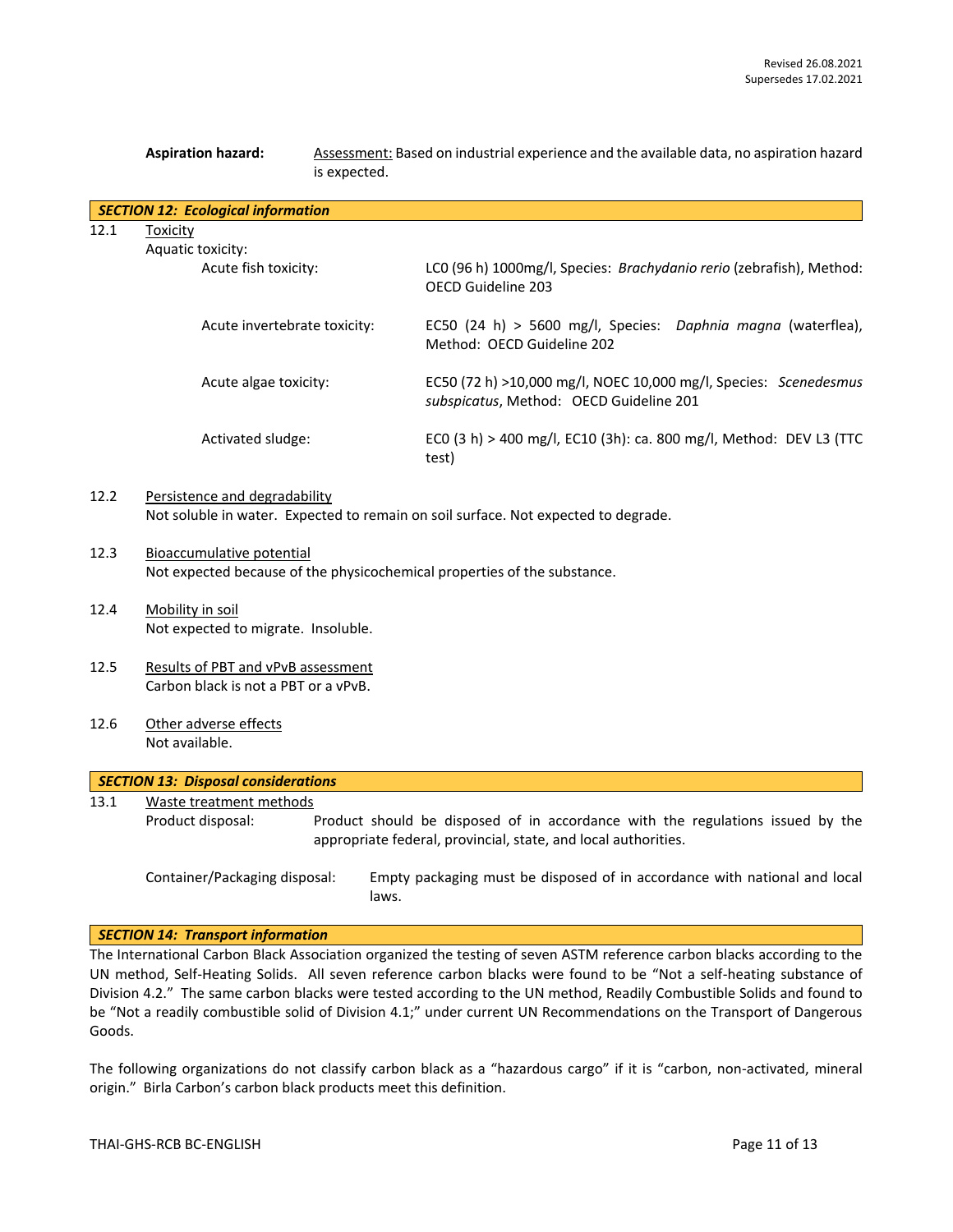| DOT  | ADR<br><b>IMDG</b><br>RID | ICAO (air)    | <b>IATA</b> | ANTT |
|------|---------------------------|---------------|-------------|------|
| 14.1 | UN/ID No                  | Not regulated |             |      |
| 14.2 | Proper shipping name      | Not regulated |             |      |
| 14.3 | <b>Hazard class</b>       | Not regulated |             |      |
| 14.4 | Packing group             | Not regulated |             |      |
|      |                           |               |             |      |

## *SECTION 15: Regulatory information* 15.1 International Inventories:

Carbon black, CAS number 1333-86-4, appears on the following inventories:

| Australia:   | <b>AICS</b>                   |
|--------------|-------------------------------|
| Canada:      | DSL.                          |
|              |                               |
| China:       | <b>IECSC</b>                  |
| Europe (EU): | EINECS (EINECS-RN: 215-609-9) |
| Japan:       | <b>ENCS</b>                   |
| Korea:       | KECI                          |
| Philippines: | <b>PICCS</b>                  |
| Taiwan:      | TCSI                          |
| New Zealand: | <b>NZIOC</b>                  |
| USA:         | <b>TSCA</b>                   |
|              |                               |

| <b>SECTION 16: Other Information</b> |                                  |                                    |                                  |
|--------------------------------------|----------------------------------|------------------------------------|----------------------------------|
| Contact Information                  |                                  |                                    |                                  |
| Birla Carbon U.S.A., Inc.            | Birla Carbon Brasil Ltda.        | Birla Carbon Egypt S.A.E.          | Birla Carbon China (Weifang)     |
| 370 Columbian Chemicals Lane         | Estrada Renê Fonseca S/N         | El-Nahda Road                      | Co., Ltd.                        |
| Franklin, LA 70538-1149, U.S.A.      | Cubatão SP Brazil                | Amreya, Alexandria, Egypt          | Binhai Economic Development      |
| Telephone +1 337 836 5641            | CEP 11573-904                    | +20 3 47 70 102                    | Zone                             |
|                                      | PABX Operator +55 13 3362 7100   |                                    | Weifang, Shandong, 262737,       |
|                                      |                                  |                                    | <b>PRC</b>                       |
|                                      |                                  |                                    | Telephone +86 (0536) 530 5978    |
| Birla Carbon U.S.A., Inc.            | Birla Carbon Italy S.R.L.        | Birla Carbon India Private Limited | Birla Carbon China (Jining) Co.  |
| 3500 South Road S                    | Via S Cassiano, 140              | K-16, Phase II, SIPCOT Industrial  | Ltd.                             |
| Ulysses, KS 67880-8103, U.S.A.       | I - 28069 San Martino di Trecate | Complex                            | No. 6, Chenguang Road, Jibei     |
| Telephone +1 620 356 3151            | (NO) Italy                       | Gummidipoondi - 601201             | High-Tech Industry Park Zone     |
|                                      | Telephone +39 0321 7981          | Dist: Thiruvallur, Tamil Nadu      | Jining City, Shandong Province   |
|                                      |                                  | India                              | The People's Republic of China,  |
|                                      |                                  | +91 44 279 893 01                  | 272000                           |
|                                      |                                  |                                    | Telephone +86 (0537) 677 9018    |
| Birla Carbon Canada Ltd.             | Birla Carbon Hungary Ltd.        | Birla Carbon India Private Limited | Birla Carbon Korea Co., Ltd.     |
| 755 Parkdale Ave. North              | H - 3581 Tiszaújváros            | Village Lohop, Patalganga,         | #1-3, Ulha-Dong                  |
| P.O. Box 3398, Station C             | P.O.B. 61, Hungary               | Taluka: Khalapur                   | Yeosu city, cheonnam 555-290,    |
| Hamilton, Ontario L8H 7M2            | Telephone +36 49 544 000         | Dist.: Raigad 410207               | Korea                            |
| Canada                               |                                  | Maharashtra, India                 | Telephone 82-61-688-3330         |
| Telephone +1 905 544 3343            |                                  | +91 22 2192 250133                 |                                  |
| Birla Carbon Brasil Ltda.            | Birla Carbon Spain, S.L.U.       | Birla Carbon India Private Limited | Birla Carbon Thailand Public Co. |
| Via Frontal km, 1, S/N. Polo         | Carretera Gajano-Pontejos        | Murdhwa Industrial Area            | Ltd.                             |
| Petroquimico                         | 39792 Gajano, Cantabria          | P.O. Renukook, Dist: Sonebhadra    | 44 M.1, T. Posa, A. Muang        |
| Camaçari Bahia Brazil                | Apartado 283, Santander, Spain   | $U.P. Pin - 231217$                | Angthong 14000                   |
| CEP 42.810-320                       | Telephone +34 942 503030         | India                              | +66 35 672 150-4                 |
| Telephone +55 71 3616 1100           |                                  | +91 5446 252 387/88/89/90/91       |                                  |

## References: